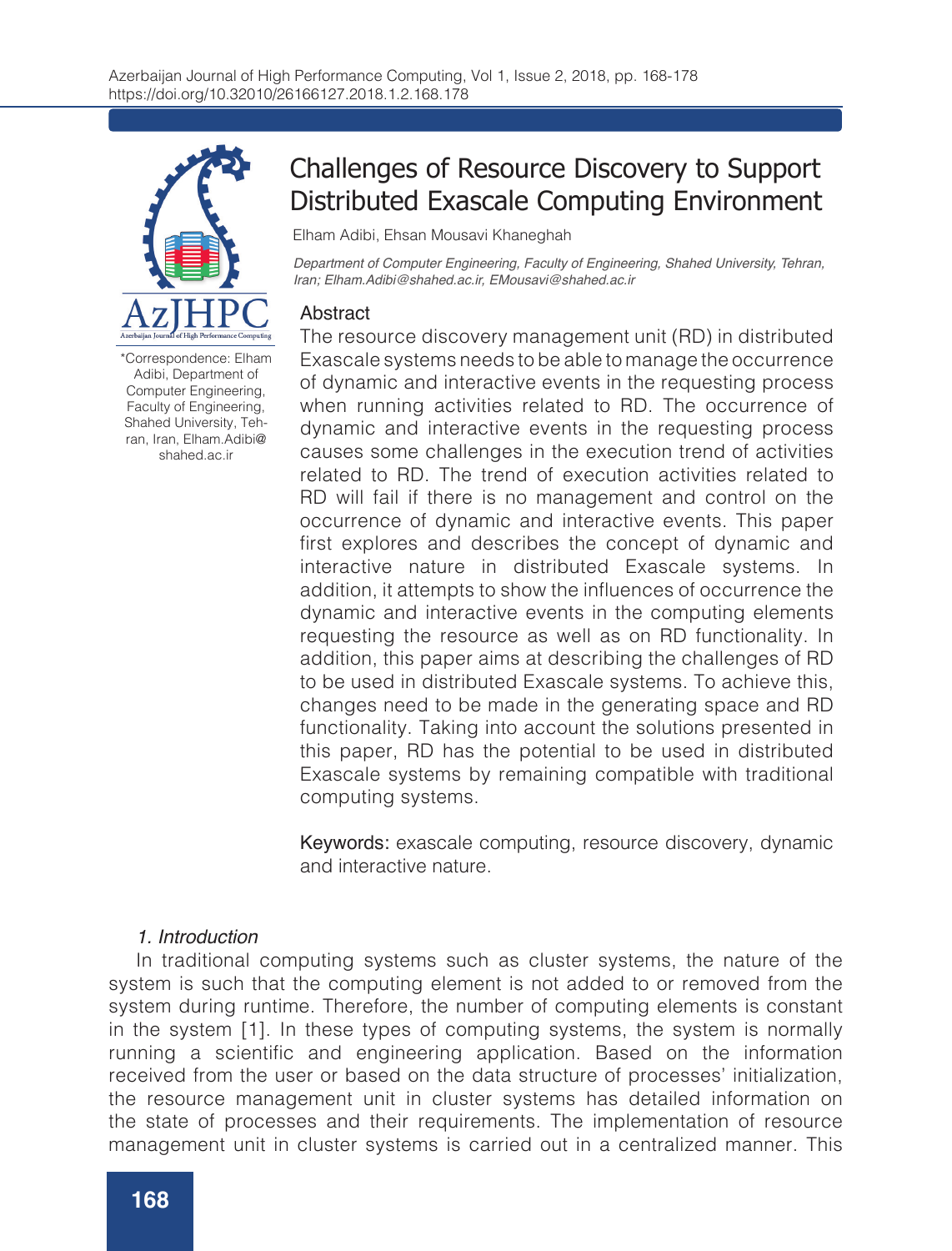type of implementation causes resource management unit to have a clear view of the features of resources in the system as well as the nature of computational processes being run in the system. If a process needs a resource, the centralized manager will try to find the most suitable resource in the system [2].

By the increased need for high computing and processing power and a change in the nature of scientific applications, we witness the formation of Exascale distributed computing systems [3]. In distributed Exascale computing systems, the nature of scientific applications is the same as the nature of scientific applications being run on cluster computing systems. The difference between the two systems is that a distributed Exascale system can execute more than one scientific application. Implementing more than one scientific application will make it necessary to define the concept of the global activity [4]. The global activity is defined for each scientific application that requires a high performance computing system.

In the global activity state, there may be states in which a local operating system cannot answer the requests of a process (which is part of the global activity). In this case, RD will be called [5]. The task of this unit is to find a computing element that is capable of meeting the needs of computational process. The overall mechanism used in distributed computing systems is based on the fact that the process requests access to a resource that may not exist in the local computing system. RD vices the responsibility of the requesting process and finds a computing component beyond the system limits through scalability or linking with other systems. This unit can answer the request of the process. Activities related to RD should be performed in the shortest possible time as much as possible [6, 7].

In scientific and engineering applications that need distributed Exascale systems, the nature of the application is such that its requirements change over the runtime. This creates the concept of dynamic and interactive nature in computational processes. The dynamic and interactive nature means that during executing a global activity, due to the occurrence of an event, the process requirement will change or a new requirement will be created. The reason is establishing links and interactions between computational processes inside and outside the system. The created requirements have not been taken into account at the time of designing the computing system [8]. Given the above explanations, it can be concluded that all the processes' requirements to continue the trend of running a global activity are not clear at the beginning of the application execution, and as a result, the need for RD will become more important.

In addition to performing traditional activities related to managing and executing computational processes, based on flexible structures, the resource management unit in distributed Exascacle computing systems should be able to create an answering structure by considering the dynamic nature and interactive nature of computational processes. Furthermore, it should be able to expand the computing system to respond to new requests [9].

From resource management's perspective, the occurrence of a dynamic and interactive nature in computational processes means creating a request or a state which the system has no facilities to answer it. Through the concept of scalability (or connections with other systems), the resource management unit typically tries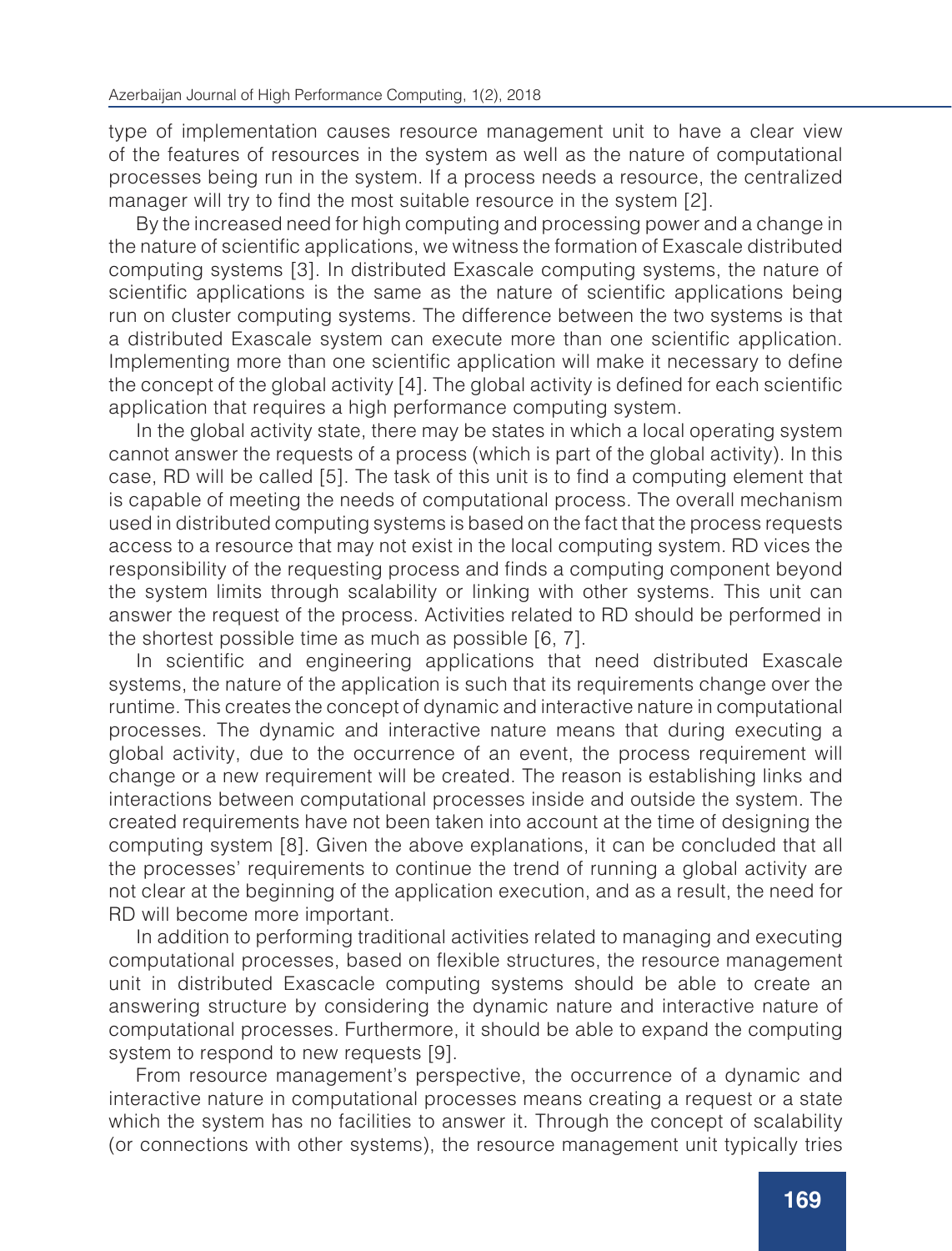to find a computing element that can answer the request by using the available resources in this element [10]. Because of this, the role of RD in such systems has higher executive importance compared to traditional distributed computing systems. In distributed Exascale computing systems, a dynamic and interactive nature may occur in computational processes at any moment of the execution trend of the scientific application. This is also true when running activities related to RD. In these types of computing systems, some states may occur in which RD may be activated for any reasons. Once it is activated, the state of the computing elements influencing the execution trend of activities related to RD may face a dynamic and interactive nature. In addition of examining the concept of the dynamic and interactive nature in processes requiring Exascale systems, this paper has investigated and analyzed the effects of this concept on RD functionality. In this regard, it examines the challenges of RD in distributed Exascale systems.

### *2. Related works*

Applications that require high processing power or high data volumes, such as weather forecasting, financial analysis, and other calculations like these, often cannot be done by a machine. Peer-to-peer systems try to help performing such applications by collecting and collaborating between hardware and software resources [11, 12]. In fact, peer-to-peer computing systems provide an infrastructure to gain access to widespread computing capabilities [13].

The goal of peer-to-peer computing systems is to create co-operations among resources to solve a problem requiring high processing power. This operation is carried out in a dynamic environment which is built by several virtual organizations [14]. Scientific and engineering applications that require HPC systems are such that all the features required by the application cannot be extracted at the startup. Also, there is no accurate view on the nature of process requirements during system's lifetime. For this reason, computing systems are required that can answer to the new requirements of the processes over the system's lifetime through scalability and connections with other systems. Paper [15] explains the most important features of Peer-to-Peer computing systems.

The reason for scalability is answering a process that cannot be answered by the local operating system. This operation is done by establishing connections with other computing elements and working with them [16]. The request must be answered by finding a computing element which can also meet the process requirements. In distributed computing systems, this activity is known as resource discovery (RD). RD finds resource that is able to answer the request of a process by observing the rights of gaining access to a resource. In papers [5, 17], RD and how it operates are explained.

Resource discovery is part of the resource management system. The implementation of the system's resource management unit and all its sub-units means increasing the application's runtime. Hence, RD-related activities should also be carried out at the appropriate time by observing the limitations defined in the request [18].

Due to the decentralized nature of distributed computing systems, the processes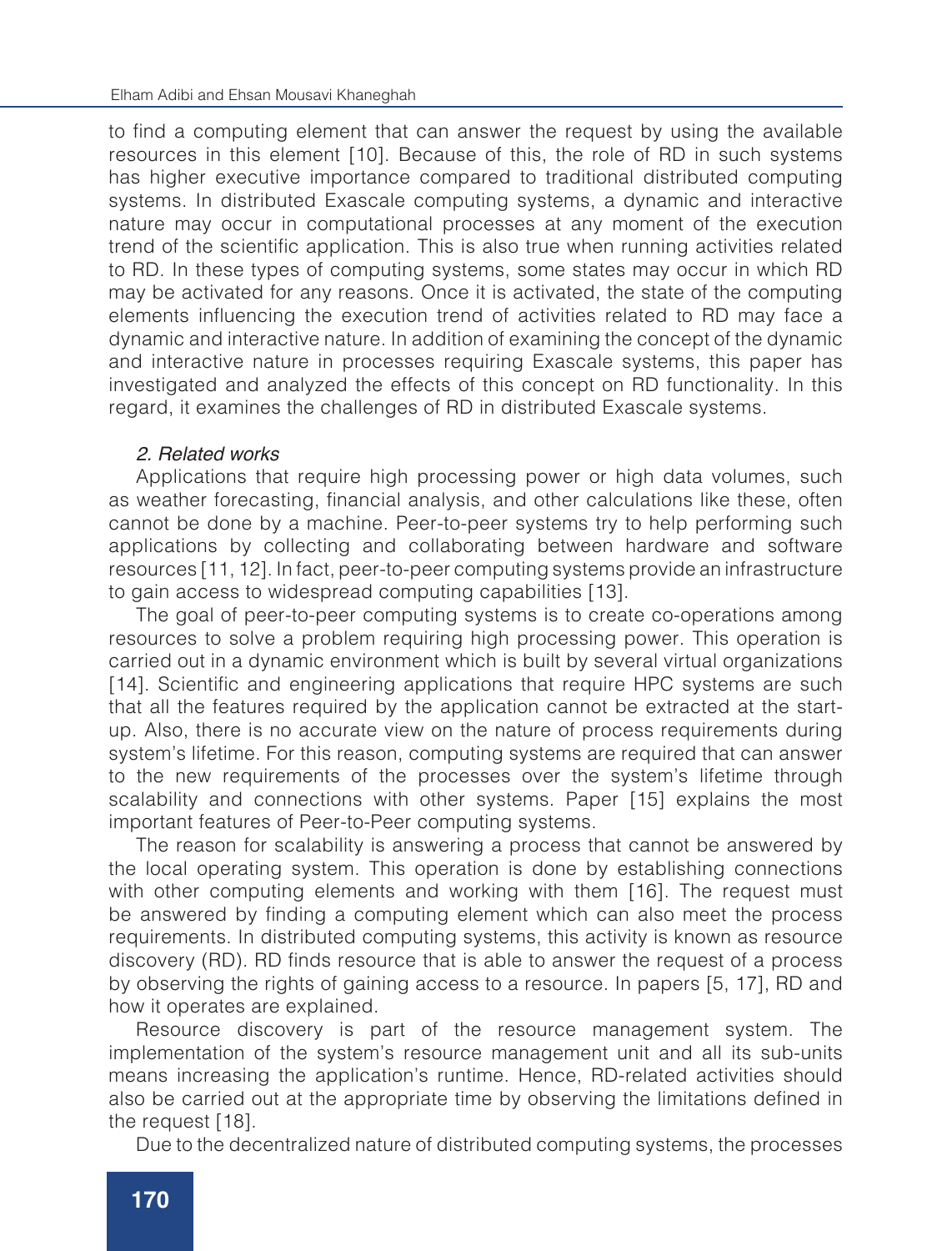in the system start a computing activity. Each computational process may have some requests that cannot be answered by the local operating system. In this case, load balancer or RD will be activated. A set of processes that perform a computing activity with each other is called a global activity. Due to the dynamic and interactive nature of processes participating in distributed Exascale computing systems, more sophisticated management structures than traditional computing systems are required to be created. The resource management system should be able to manage such computing systems by employing flexible and dynamic structures. In addition to describing the global activity, paper [8] has raised part of the challenges of resource management system in distributed Exascale computing systems.

Paper [19] proposes a two-phase mechanism for performing activities related to RD. This method is capable of being used in Peer-to-Peer computing systems, taking into account the scalability and dynamic features of such systems. There are some resources in Peer-to-Peer computing systems whose features change over time. Therefore, in order to discover an appropriate resource, in addition to considering static properties, mechanisms need to be used to consider changes made in the system. The method introduced in this paper is to determine a weight for each static and dynamic resource in the system. If a user asks for a resource, the computing element, as the super peer, finds resources that are capable of answering the request. Resources are ranked based on the defined mechanisms, and the most appropriate resource is assigned to the requestor.

Paper [20] has proposed a framework for RD in response to dynamic requests in unstructured Peer-to-Peer systems. In this paper, five components are defined which are in charge of performing tasks such as information gathering, decision making, describing machines' states, finding a resource in response to requests in both normal and dynamic situations, as well as load balancer. If the computational process has a dynamic request, it will send its request to other computing elements. Each computing element that receives the request, measures its state based on a mechanism. The mechanism accurately estimates the machine's state before and after answering the request. As a result, the computing element makes decisions on its ability and inability to answer the request. Evaluations have shown that RDrelated activities by this framework can successfully be performed at a high rate.

# 3. The influence of dynamic and interactive nature of computational processes on *resource discovery*

In traditional computing systems such as cluster systems, grid systems and Peer-to-Peer computing systems, the system is running a scientific application that examines the rules governing a natural event. Running the application is dependent on a computing activity or a specific state. This will allow the system designer to have accurate information on answering structures when designing the system. In cluster systems, resource management unit provides the application with response structures at the time of system designing, and in grid and peer-topeer computing systems at the time of system implementation. However, scientific applications which require distributed Exascale computing systems, the nature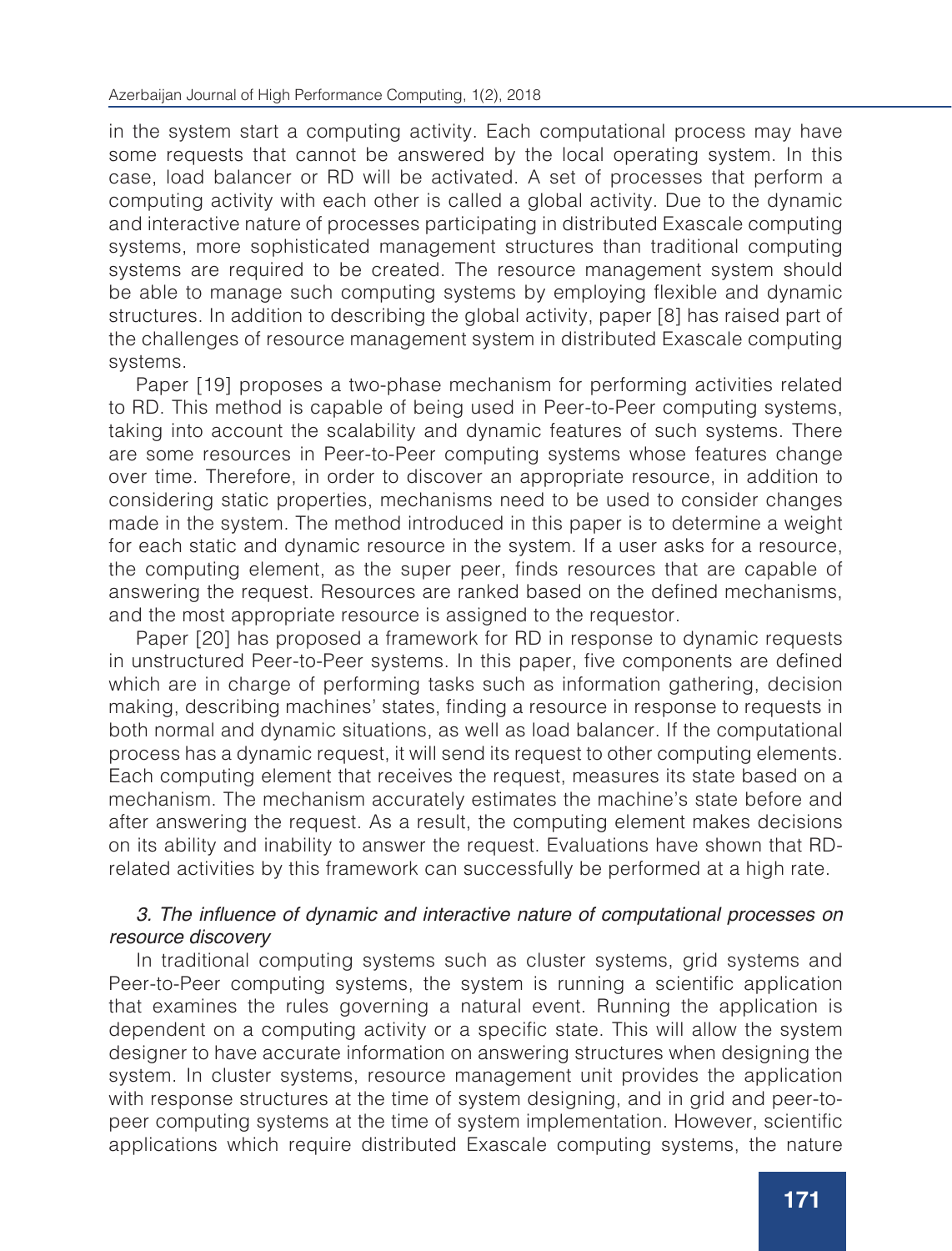of the application is such that the information on answering structures cannot be extracted when the system is designed. This is due to the occurrence of a dynamic and interactive nature in the processes of these types of scientific applications [8, 9].

The dynamic and interactive nature of the computational processes of distributed Exascale computing systems is due to the occurrence of one (or more than one) of the following three states: a) There is a process in the system that creates a new process which is not defined at the time of designing the computing system. This results from the formation of a new concept or a new variable in the scientific and engineering application that is being run by the computing system. b) The process has inter-process connections and interactions with another process within the computing system, which is not defined at the time of designing the computing system. This results from the formation of a new connection in the scientific and engineering application that is being run by the computing system. c) The process has inter-process connections and interactions with another process outside the computing system, which are not defined at the time of system designing. This is due to defining a new variable in the scientific and engineering application that is being run by the computing system [21, 22].

Resource discovery, as part of the resource management unit, is influenced by the occurrence of a dynamic and interactive nature in computational processes. This influence on the function of RD can be discussed in two areas. In the first area, there is a process in the system that does not have access to a resource which is outside the system. If the local operating system is not able to respond, RD will be called [23]. The occurrence of dynamic and interactive events in computational processes increases the frequency of calling RD. In the second area, RD is activated in one way or the other, and this unit will be provided with <Request, Limitation> at the moment of activation. The basic activity of RD is to find a resource in accordance with the request of the process beyond the system limits. RD is looking for the requested computing element by considering the constraints determined by the requesting process.



*Figure 1. RD trend in computing systems*

As seen in Fig.1, after receiving <Request, Limitation>, RD attempts to quit the system and starts searching in the system environment. RD is activated at t  $=$  Alpha and finds the resource at  $t =$  Beta. Also, allocates the resource to the requesting process at  $t =$  Omega. In this case, the process may become dynamic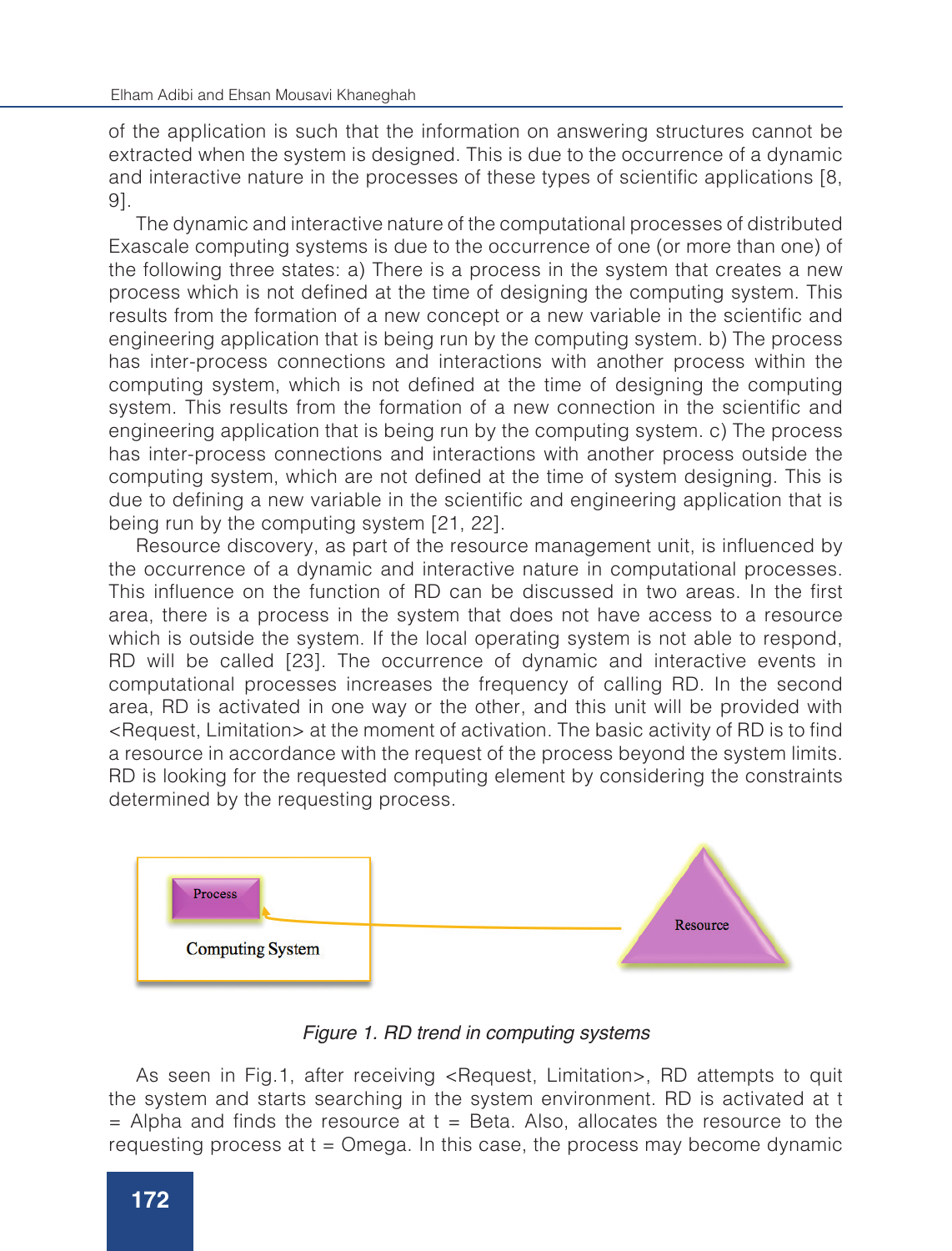and interactive at any time in [Alpha, Omega] period. The influence set can be defined for each RD trend, which are processes in the system that affect <Request, Limitation>. The dynamic and interactive nature can occur in each of the processes of the Influence set during this timeslot. In this situation, the space that is used by RD to search for a resource is a two-dimensional space in the form of  $\leq$ Request, Limitation> that may be different from the system's actual space. This difference arises from the occurrence of a dynamic and interactive event and its influence on RD functionality. In this case, RD may seek to find a resource with the conditions mentioned in Limitation, which does not fulfill the request of the process. The influence of the dynamic and interactive nature on RD functionality is called the View Influence. As seen in Fig.1, a dynamic and interactive nature may occur in the process owning the requested resource during [Beta, Omega] timeslot. In this case, the functionality and nature of the resource found by RD differs from the functionality and the actual nature of the process requested a resource. This difference may be such that the computing element containing the resource fails to satisfy the limitations requested by the process requesting the resource. Such an influence by the dynamic and interactive event on RD functionality is called "backward influence".

As shown in Fig.1, the resource found by RD is located outside the system's limits. Hence, the computing element containing the resource has no obligations to continue the response procedure. During the [Beta, Omega] timeslot, when  $t \neq$ Omega, the computing element which contains the requested resource may quit the response procedure due to the system's dynamic nature. In this situation, RD has failed to successfully complete its related activities. All the activities performed from  $t =$  Alpha until  $t =$  Failure are among the time wasted by RD. This influence is considered as "Time Influence".



Figure 2. the influence of the dynamic and interactive nature on RD functionality.

In traditional computing systems, the process is the central component of doing management activities. However, in distributed Exascale computing systems, due to the dynamic and interactive nature of computational processes, the central component is the global activity. In these systems, the constituent units of the resource management system are controlling the global activity in order to implement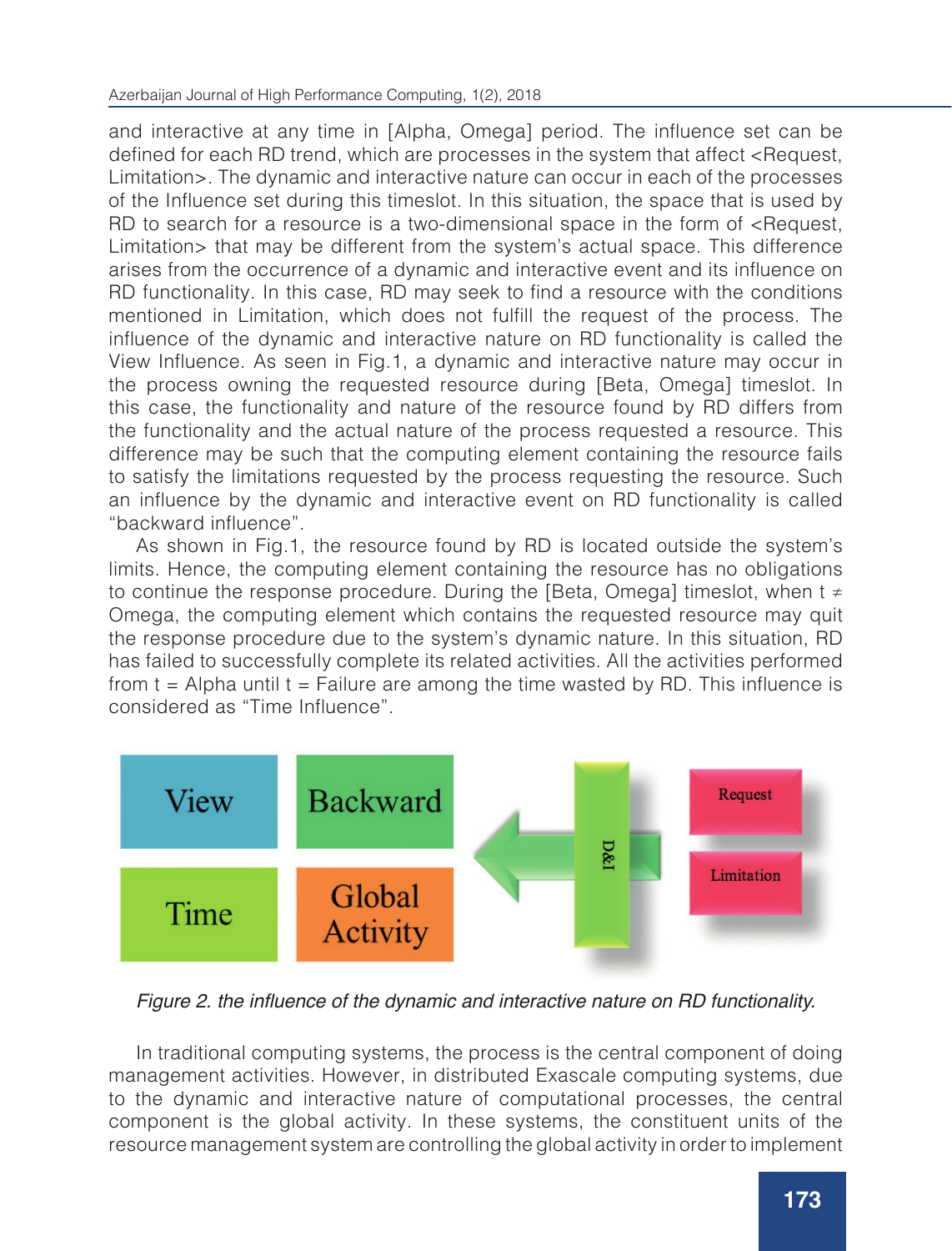it in the shortest possible time. The occurrence of a dynamic and interactive event in computational processes will change the global activity functionality. By changing the attributes of the global activity, RD needs to consider new conditions or to support new features. This influence of the dynamic and interactive nature on RD functionality is called "Global Activity Influence". Fig.2 shows the influence of the dynamic and interactive nature of the computational processes on RD functionality.

As can be seen in Fig.2, regardless of the type of the dynamic and interactive event, its occurrence will result in one of the influences of Global activity, Time, Backward, or View in the system. In traditional computing systems, RD cannot manage these four influences. Given the space generator of RD and how it works, it is impossible to redefine and describe these four influences in some way or the other. Furthermore, the operators described on the spaces that describe RD are not capable of managing and controlling the events leading to the formation of the four influences or their results.

#### *4. Proposition*

In traditional computing systems, RD is described in the form of <Request, Resource, scalability, permission, <finding >. In these systems, the task of RD is to find a resource. To do this, it finds a computing element outside the system which can answer the request of the process via sharing resources [24]. Two key components in activities related to RD in traditional computing systems are in the form of <Process, Resource>. RD management unit should manage the process and the resource establishes a link between the <Process, Resource> [21, 22] so that it can answer the request of the process. Due to the presence of the resource and its influence on activities related to RD, it is necessary to consider the limitations governing the resource. The task of RD is to map  $f(RD)$ : <Request, Limitation>  $\boxtimes$ <Answer, Permission>. In traditional computing systems, Processstate does not change from the time the RD management unit is activated until the request of the process is answered. Lack of changes in Processstate means no changes in the requirements and constraints of the request of the process [25]. Additionally, in this type of computing system, Resource and Permission features will not change from the moment the RD management unit is called until the resource utilization is completed by the process.

Since the activities related to RD in traditional computing systems are based on a two-dimensional space of request and resource, this space lacks the ability to consider the concept of global activity. Global activity is a linked data structure consists of a set of processes and resources allocated to processes in various computing elements implementing them [26]. This definition cannot be stored in any of the two main spaces of resource and requests. As a result, the traditional RD is unable to define and understand the effects of Global Activity.

Defining the request space in traditional RD is such that after receiving the request, it does not re-examine the request during the answering procedure and updating the limitation space. Because of this, RD cannot redefine the influences of View based on its generating spaces. Due to this inability, RD lacks operators to deal with dynamic and interactive events that lead to the creation of View. The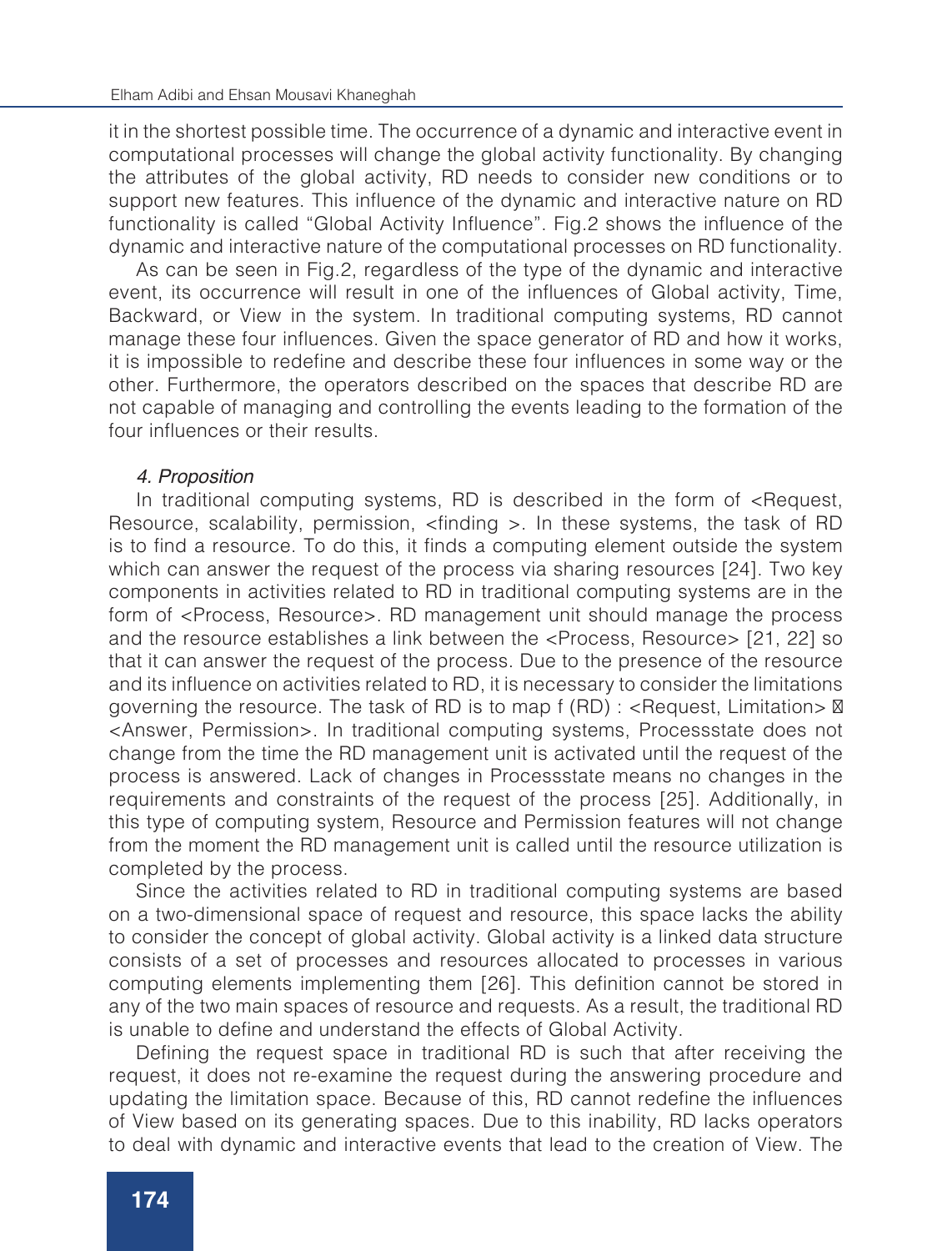finding operator in traditional RD has no connections with the current state of the requesting process as well as the Limitation space. The reason is that the Limitation space in the functional function of RD is created and initialized only when RD starts the activity.

The concept of permission means obtaining permission to gain access to the resource found by RD [27]. After obtaining access rights to the resource, RD does not store any kind of information on the resource state. In traditional computing systems, the state of the computing element containing the resource is only examined at the time of discovery and no information on the state of the process owning the resource is stored. This also applies to the requesting computing element. The reason is defining the RD based on the spaces of <Request, Resource> and defining the Permission operator only at the time of resource discovery.

The nature of defining RD is such that there is no item in space generator or RD operators to guarantee performing and the continuing its related activity. This is more complex in Exascale distributed systems due to the different nature of the computational processes. Because the operations of permission, finding, and scalability concepts may be correct, but the dynamic and interactive event happens in the computational process from when the RD activity starts up until the resource is allocated to the requesting process. The occurrence of the dynamic and interactive nature in computational processes does not affect the operation of any of the above concepts, but causes the computing element containing the resource to leave the answering procedure or changes the limitations governing the request.

## *5. Argument*

The challenges for RD to manage the dynamic and interactive events in distributed Exascale systems are due to: a) the inability to redefine the four noted influences on RD generating spaces, and b) the inability of this unit's operators to control and manage these influences. To manage and control the effects of Global Activity, RD requires to change the pivotal components of <Process, Resource>. To manage this influence, resource and request sets need to be added as the new generating space of RD. On the other hand, the request of the process is part of a global activity that is created by a process or (in particular cases, more than one process) which is a member of the global activity. Therefore, the request can be removed from the generating space of RD. The task of RD in traditional computing systems is to find a resource. However, in distributed Exascale computing systems, the main task of RD is to create an answering structure based on the resources out of the system. Hence, RD needs to define operators in order to create a new answering structure. Now, RD has to analyze the nature of the request to create a new answering structure so that it can make decisions on forming a new answering structure based on the nature of the request as well as its governing limitations. The new answering structure implicitly includes the RD trend.

To manage and control View challenges, RD needs to define the mechanisms to link with the requesting process and considering the Processstate. From the RD's perspective, there should be some mechanisms to update the Limitation state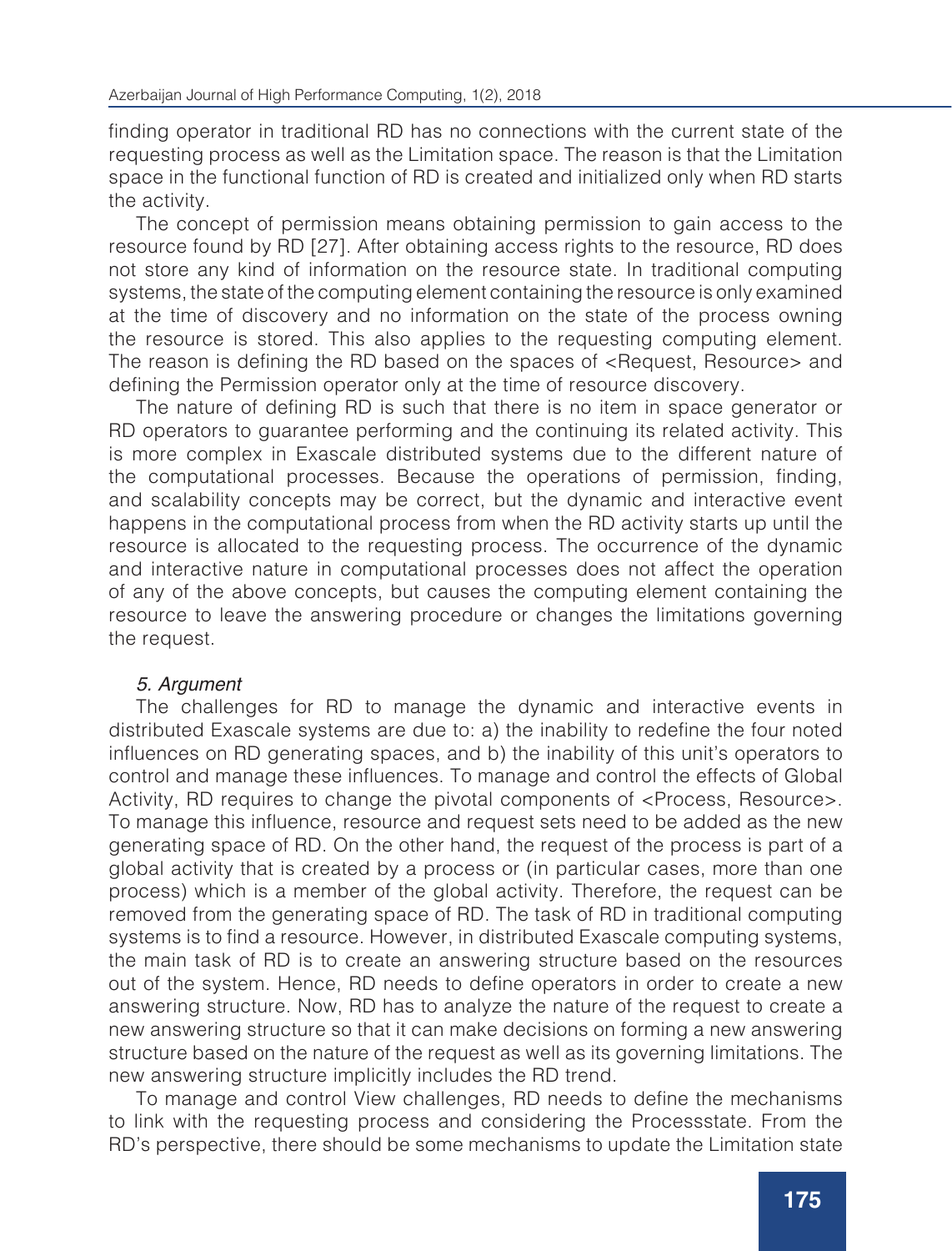of the requesting process and to analyze the state of the requesting process. In addition to taking into account Processstate, RD should also be able to expand the finding space. In traditional computing systems, the concept of finding in RD only emphasizes on finding the resource. However, the resource management system in distributed Exascale computing systems must be able to definitely answer the request of the process through the answering structure created by RD. These capabilities can be presented in the form of the mechanisms used by RD to manage the failure. Moreover, the expansion of the finding operator implies that the request is adaptable to the resources examined by RD. In adaptability, the requesting process may request access to a resource that RD cannot find a computing element that has all the features requested by the process. Among the resources examined by RD, there may be one or more resources that have the highest degree of adaptability to the request of the process. As it is noted, the occurrence of a dynamic and interactive nature in the requesting process and the occurrence of the View change cause changes in the Requeststate as well as the Processstate. In this case, since RD tries to collect the information on the computing elements being examined, using the concept of to extend the finding operator can reduce the probability of the failure of activities related to RD.

To manage and control backward challenges, RD should have mechanisms to check the state of the process containing the resource. From RD viewpoint, this means defining a system that includes three components of the requesting process, the process owner requested resource and RD itself. In this system, two activities of add or remove are defined for each component, and each activity must be performed in such a way that information on the activity can be available to other components. If RD can support the system, then changing the state of the process owner requested resource will change the system state, and consequently, the activity related to RD. This system is active until the end of the answering procedure. In addition, based on the data structure, RD must be able to have information on the resources examined during the RD trend. This information helps to determine the priority levels for RD requests by extending the finding operator and considering the concept of Answerable and True as the sub-sections of the finding operator.

Resource discovery in distributed Exascale computing systems should be able to efficiently guarantee performing the relevant activities and not failing in the RD trend. Due to the uncertain nature of distributed systems, providing such a guarantee is very difficult. Therefore, RD in these types of systems should be able to define the concept of failure and failure management. Failure is not defined in the indicators defining RD in modern computing systems. Hence, RD needs to be able to define failure based on the generating space that describes RD to manage Time influences.

#### *6. Conclusion*

The task of RD is to find the resource that is requested by the process that outside of the system. This unit must be able to resolve the challenges resulted from the occurrence of the dynamic and interactive event in the requesting process. To manage and control these challenges, RD must be able to extend its pivotal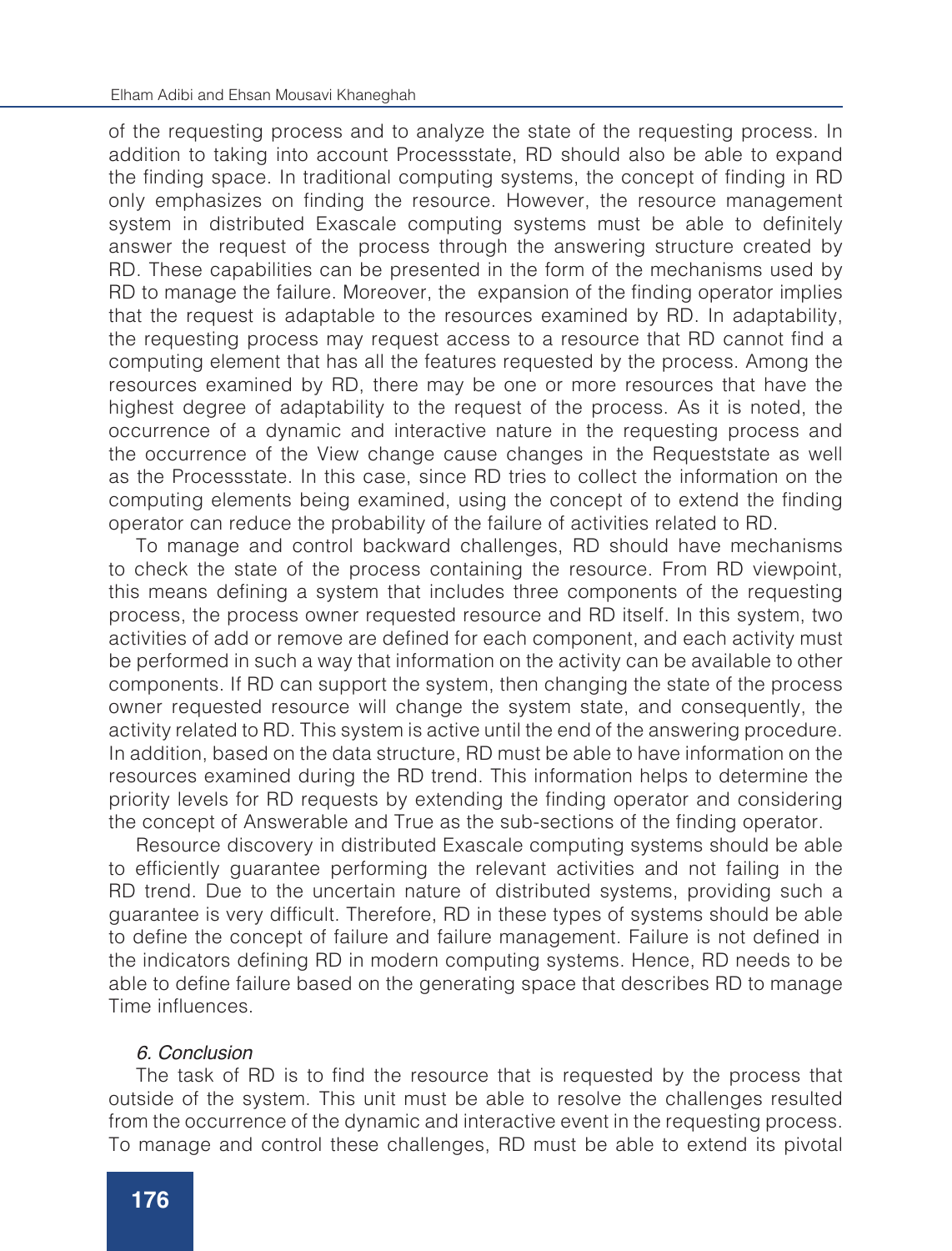activity from finding a resource to creating answering structure. This change in RD manager's functionality alters the generating space of RD from a five-dimensional resource-based space into a ten-dimensional global activity-based space. Because of this change in the dimensions of the generating space, in addition to considering the Processstate, RD forms an answering structure. Moreover, it can take into account two concepts of request similarity, and controlling and managing the request failure. Extending the generating and functional space of RD makes it necessary to consider several separate sections for RD. In addition to supporting the normal activities related to RD, it should be able to support the dynamic and interactive events in the computational processes based on at least two matching and exploring sections.

# *References*

[1] Barak, A., La'adan, O., & Shiloh, A. (1999). Scalable cluster computing with MOSIX for Linux. *Proc. 5-th Annual Linux Expo, 100.*

[2] Verma, A., Pedrosa, L., Korupolu, M., Oppenheimer, D., Tune, E., & Wilkes, J. (2015, April). Large-scale cluster management at Google with Borg. In *Proceedings of the Tenth European Conference on Computer Systems* (p. 18). ACM.

[3] Reed, D. A., & Dongarra, J. (2015). Exascale computing and big data. *Communications of the ACM, 58*(7), 56-68.

[4] Khaneghah, E. M. (2017). *U.S. Patent No. 9,613,312.* Washington, DC: U.S. Patent and Trademark Office.

[5] Zarrin, J., Aguiar, R. L., & Barraca, J. P. (2018). Resource discovery for distributed computing systems: A comprehensive survey. *Journal of Parallel and Distributed Computing, 113,* 127-166.

[6] Ghebleh, R., & Ghaffari, A. (2017). A Multi-criteria Method for Resource Discovery in Distributed Systems Using Deductive Fuzzy System. *International Journal of Fuzzy Systems, 19(6),* 1829-1839.

[7] Arab, M. N., Mirtaheri, S. L., Khaneghah, E. M., Sharifi, M., & Mohammadkhani, M. (2011, September). Improving learning-based request forwarding in resource discovery through load-awareness. In *International Conference on Data Management in Grid and P2P Systems* (pp. 73-82). Springer, Berlin, Heidelberg.

[8] Khaneghah, E. M., ShowkatAbad, A. R., & Ghahroodi, R. N. (2018, February). Challenges of Process Migration to Support Distributed Exascale Computing Environment. In *Proceedings of the 2018 7th International Conference on Software and Computer Applications* (pp. 20-24). ACM.

[9] Mousavi Khaneghah, E., Mirtaheri, S. L., Sharifi, M., & Minaei Bidgoli, B. (2014). Modeling and analysis of access transparency and scalability in P2P distributed systems. *International Journal o*f Communication Systems, 27(10), 2190-2214.

[10] Silberschatz, A., Galvin, P. B., & Gagne, G. (2014). *Operating system concepts essentials.* John Wiley & Sons, Inc..

[11] Brömmel, D., Suarez, E., Orth, B., Graf, S., Detert, U., Pleiter, D., ... & Lippert, T. (2014). Paving the road towards pre-Exascale supercomputing. In *NIC Symposium 2014* (No. FZJ-2014-01327). Jülich Supercomputing Center.

[12] Mallon, A. D., Lippert, T., Beltran, V., Affinito, F., Jaure, S., Merx, H., ... & Eick-